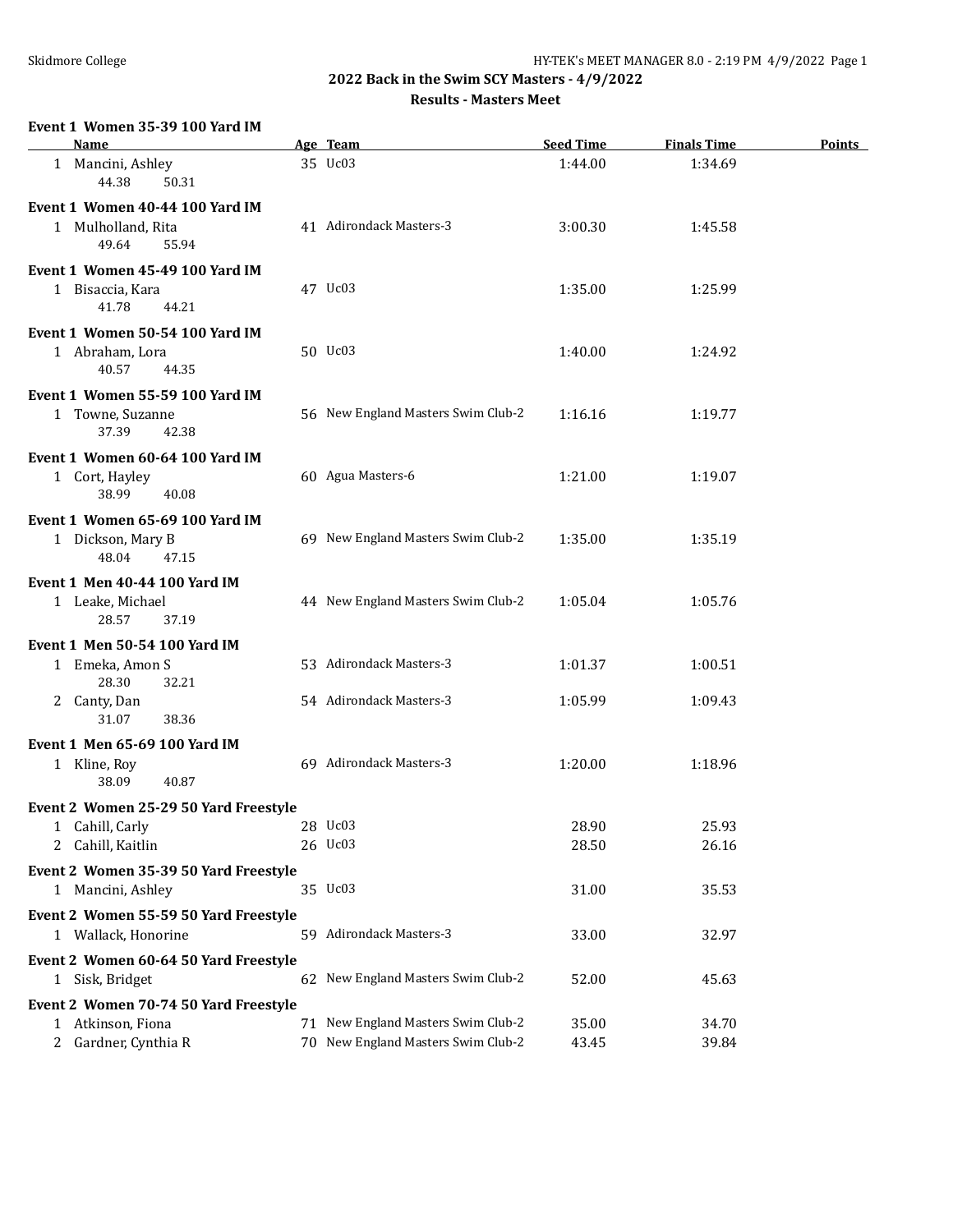| Event 2 Men 25-29 50 Yard Freestyle                      |                                                    |         |         |
|----------------------------------------------------------|----------------------------------------------------|---------|---------|
| 1 Ordabayev, Dayan                                       | 26 Uc06                                            | 21.90   | 22.60   |
| 2 Kai, Lauri                                             | 29 Bearcat Masters-6                               | 22.00   | 22.79   |
| 3 Nguyen, Hao                                            | 27 Rutherford Masters Team-7                       | 23.33   | 23.50   |
| 4 Apostolico, James                                      | 26 Uc08                                            | 25.80   | 24.90   |
| Event 2 Men 50-54 50 Yard Freestyle                      |                                                    |         |         |
| 1 Simon, Jon                                             | 54 Agua Masters-6                                  | 25.50   | 26.14   |
| 2 Sellei, Greg                                           | 53 New England Masters Swim Club-2                 | 26.52   | 26.67   |
| Bisaccia, Paul<br>3                                      | 54 Uc03                                            | 32.00   | 28.86   |
| Event 2 Men 55-59 50 Yard Freestyle                      |                                                    |         |         |
| 1 Dollard, Brian                                         | 57 Adirondack Masters-3                            | 32.00   | 32.43   |
| 2 Shadlock, Steve                                        | 57 Adirondack Masters-3                            | 34.65   | 33.89   |
| Event 2 Men 80-84 50 Yard Freestyle                      |                                                    |         |         |
| 1 Fitzgerald, Tom                                        | 80 Adirondack Masters-3                            | 55.00   | 47.81   |
| Event 2 Men 90-94 50 Yard Freestyle                      |                                                    |         |         |
| 1 Hanna, Robert B                                        | 90 Adirondack Masters-3                            | 1:10.00 | 1:00.77 |
| Event 3 Women 45-49 50 Yard Breaststroke                 |                                                    |         |         |
| 1 Bisaccia, Kara                                         | 47 Uc03                                            | 46.00   | 43.58   |
| Event 3 Women 60-64 50 Yard Breaststroke                 |                                                    |         |         |
| 1 Cort, Hayley                                           | 60 Agua Masters-6                                  | 38.30   | 39.54   |
| Event 3 Women 65-69 50 Yard Breaststroke                 |                                                    |         |         |
| 1 Merena, Elizabeth                                      | 69 Uc06                                            | 43.25   | 43.55   |
| 2 Dickson, Mary B                                        | 69 New England Masters Swim Club-2                 | 45.00   | 44.40   |
| Event 3 Men 25-29 50 Yard Breaststroke                   |                                                    |         |         |
| 1 Kai, Lauri                                             | 29 Bearcat Masters-6                               | 28.00   | 30.17   |
|                                                          |                                                    |         |         |
| Event 3 Men 50-54 50 Yard Breaststroke<br>1 Sellei, Greg | 53 New England Masters Swim Club-2                 | 33.59   | 35.94   |
| 2 Sinnenberg, Tim                                        | 54 Adirondack Masters-3                            | 34.22   | 36.63   |
|                                                          |                                                    |         |         |
| Event 3 Men 55-59 50 Yard Breaststroke                   |                                                    |         |         |
| 1 Seaton, Dale                                           | 58 Adirondack Masters-3<br>57 Adirondack Masters-3 | 32.47   | 35.29   |
| Shadlock, Steve<br>2                                     |                                                    | 44.55   | 44.87   |
| Event 3 Men 65-69 50 Yard Breaststroke                   |                                                    |         |         |
| 1 Wall, Dan                                              | 66 Adirondack Masters-3                            | 45.00   | 42.05   |
| Event 4 Women 70-74 100 Yard Backstroke                  |                                                    |         |         |
| 1 Gardner, Cynthia R<br>51.76<br>53.15                   | 70 New England Masters Swim Club-2                 | 1:48.00 | 1:44.91 |
| Event 4 Men 30-34 100 Yard Backstroke                    |                                                    |         |         |
| 1 Follett, Nicholas S                                    | 32 Adirondack Masters-3                            | 1:20.00 | 1:16.52 |
| 35.48<br>41.04                                           |                                                    |         |         |
| Event 4 Men 40-44 100 Yard Backstroke                    |                                                    |         |         |
| 1 Leake, Michael                                         | 44 New England Masters Swim Club-2                 | 1:05.04 | 1:03.16 |
| 31.21<br>31.95                                           |                                                    |         |         |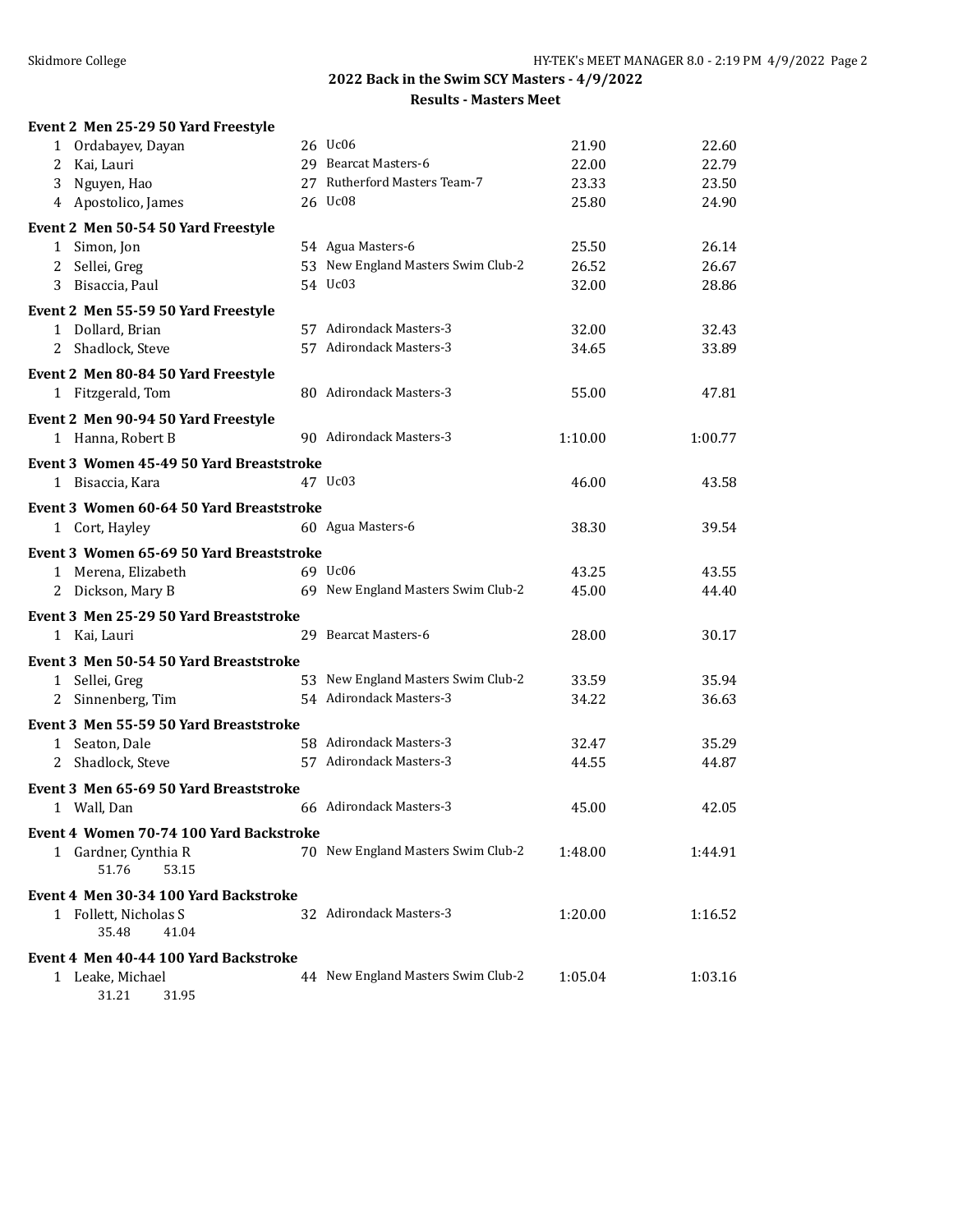|              | Event 5 Women 55-59 100 Yard Butterfly |         |         |                         |                                    |         |          |          |
|--------------|----------------------------------------|---------|---------|-------------------------|------------------------------------|---------|----------|----------|
|              | 1 Towne, Suzanne<br>38.90<br>44.92     |         |         |                         | 56 New England Masters Swim Club-2 |         | 1:22.13  | 1:23.82  |
|              | Event 5 Men 75-79 100 Yard Butterfly   |         |         |                         |                                    |         |          |          |
|              | 1 Becker, Jim<br>45.12<br>49.52        |         |         | 76 Adirondack Masters-3 |                                    |         | 1:37.00  | 1:34.64  |
|              | Event 5 Men 80-84 100 Yard Butterfly   |         |         |                         |                                    |         |          |          |
|              | 1 Koop, Douglas<br>1:58.55             |         |         | 80 Adirondack Masters-3 |                                    |         | 1:55.00  | 1:58.33  |
|              | Event 6 Women 25-29 500 Yard Freestyle |         |         |                         |                                    |         |          |          |
|              | 1 Cahill, Carly                        |         | 28 Uc03 |                         |                                    |         | 6:00.00  | 6:15.63  |
|              | 33.29<br>35.77<br>39.05<br>37.18       | 36.99   | 37.52   | 38.05                   | 39.32                              | 39.19   | 39.27    |          |
|              | Event 6 Women 50-54 500 Yard Freestyle |         |         |                         |                                    |         |          |          |
|              | 1 Bolster, Margaret                    |         |         | 54 Adirondack Masters-3 |                                    |         | 7:28.00  | 6:59.70  |
|              | 39.76<br>41.93                         | 43.04   | 42.68   | 42.43                   | 42.19                              | 42.28   | 42.18    |          |
|              | 41.82<br>41.39                         |         |         |                         |                                    |         |          |          |
|              | 2 Rosenberg, Meisha                    |         |         | 51 Adirondack Masters-3 |                                    |         | 7:57.00  | 7:50.73  |
|              | 42.75<br>48.14<br>46.89<br>44.79       | 48.56   | 47.90   | 47.82                   | 48.08                              | 48.33   | 47.47    |          |
|              | Event 6 Women 55-59 500 Yard Freestyle |         |         |                         |                                    |         |          |          |
|              | 1 Wallack, Honorine                    |         |         | 59 Adirondack Masters-3 |                                    |         | 7:00.00  | 7:05.03  |
|              | 37.68<br>42.52<br>41.61<br>42.88       | 42.90   | 43.32   | 43.49                   | 43.54                              | 43.71   | 43.38    |          |
|              | 2 Skarka, Karin                        |         |         | 56 Adirondack Masters-3 |                                    |         | 8:13.50  | 7:19.05  |
|              | 40.53<br>42.18<br>45.60<br>43.16       | 43.84   | 44.13   | 44.10                   | 44.17                              | 45.72   | 45.62    |          |
|              | Event 6 Women 60-64 500 Yard Freestyle |         |         |                         |                                    |         |          |          |
|              | 1 Branch, Katherine                    |         |         |                         | 64 New England Masters Swim Club-2 |         | 7:04.00  | 6:52.78  |
|              | 38.93<br>41.12<br>41.60<br>41.39       | 41.75   | 41.33   | 41.65                   | 41.88                              | 41.68   | 41.45    |          |
|              | 2 Sisk, Bridget                        |         |         |                         | 62 New England Masters Swim Club-2 |         | 10:30.00 | 9:25.97  |
|              | 50.82<br>55.23<br>55.18<br>57.03       | 57.58   | 1:00.37 | 58.26                   | 56.60                              | 57.66   | 57.24    |          |
|              | Event 6 Women 65-69 500 Yard Freestyle |         |         |                         |                                    |         |          |          |
| $\mathbf{1}$ | Dickson, Mary B                        |         |         |                         | 69 New England Masters Swim Club-2 |         | 8:45.00  | 8:22.69  |
|              | 45.41<br>49.32<br>51.59<br>48.42       | 51.03   | 50.79   | 51.50                   | 51.28                              | 52.26   | 51.09    |          |
|              | Event 6 Women 70-74 500 Yard Freestyle |         |         |                         |                                    |         |          |          |
|              | 1 Burke, Mary                          |         |         | 72 Adirondack Masters-3 |                                    |         | 10:35.00 | 9:50.39  |
|              | 53.48<br>58.82<br>59.02<br>58.97       | 59.50   | 59.41   | 59.91                   | 59.14                              | 1:01.61 | 1:00.53  |          |
|              | 2 Rutherford, Eugenia                  |         |         | 70 Adirondack Masters-3 |                                    |         | NT       | 12:22.14 |
|              | 59.76<br>1:18.78<br>1:15.44<br>1:09.76 | 1:22.57 | 1:14.88 | 1:15.97                 | 1:17.32                            | 1:13.21 | 1:14.45  |          |
|              | Event 6 Men 25-29 500 Yard Freestyle   |         |         |                         |                                    |         |          |          |
|              | 1 Apostolico, James                    |         | 26 Uc08 |                         |                                    |         | 6:00.00  | 5:45.22  |
|              | 32.57<br>35.36<br>34.58<br>33.14       | 36.06   | 35.38   | 35.18                   | 34.58                              | 34.25   | 34.12    |          |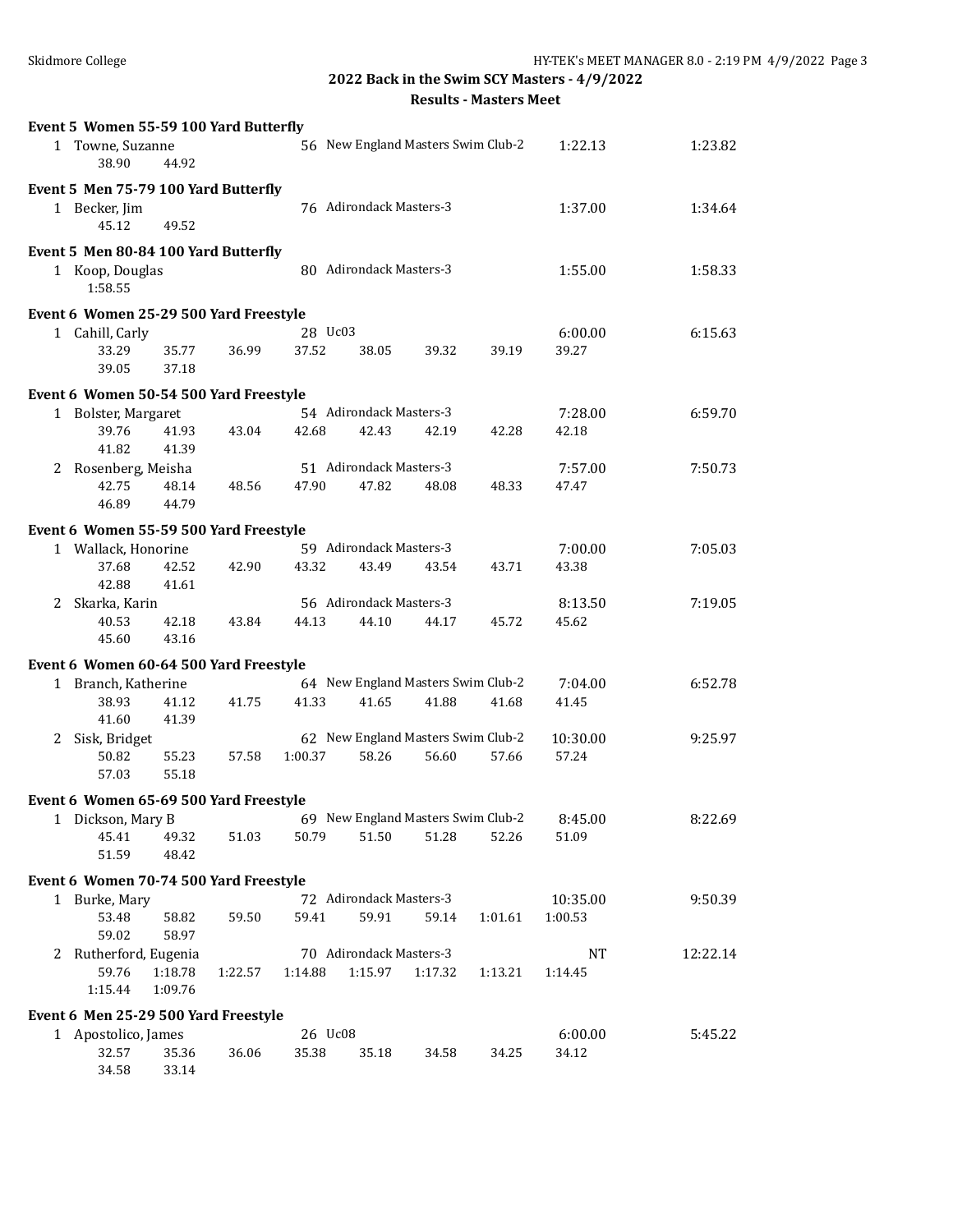| Event 6 Men 55-59 500 Yard Freestyle      |         |         |                     |                         |                                    |         |                      |                   |
|-------------------------------------------|---------|---------|---------------------|-------------------------|------------------------------------|---------|----------------------|-------------------|
| 1 Starace, Richard                        |         |         |                     | 58 Adirondack Masters-3 |                                    |         | 7:00.00              | 6:57.80           |
| 39.75                                     | 41.86   | 41.55   | 42.29               | 42.35                   | 42.52                              | 42.30   | 42.10                |                   |
| 41.85                                     | 41.23   |         |                     |                         |                                    |         |                      |                   |
| Event 6 Men 65-69 500 Yard Freestyle      |         |         |                     |                         |                                    |         |                      |                   |
| 1 Hopkins, Bob                            |         |         |                     |                         | 65 Binghamton Univ Masters-4       |         | 9:30.00              | 8:57.62           |
| 50.58                                     | 53.70   | 51.92   | 52.11               | 53.60                   | 54.19                              | 56.98   | 55.81                |                   |
| 55.15                                     | 53.58   |         |                     |                         |                                    |         |                      |                   |
| Event 6 Men 80-84 500 Yard Freestyle      |         |         |                     |                         |                                    |         |                      |                   |
| 1 Koop, Douglas                           |         |         |                     | 80 Adirondack Masters-3 |                                    |         | 9:41.00              | 10:35.36          |
| 57.06                                     | 1:02.19 | 1:04.65 | 1:06.61             | 1:05.21                 | 1:04.72                            | 1:04.78 | 1:04.41              |                   |
| 1:02.45                                   | 1:03.28 |         |                     |                         |                                    |         |                      |                   |
| Event 7 Mixed 18+400 Yard Medley Relay    |         |         |                     |                         |                                    |         |                      |                   |
| 1 Adirondack Masters-3                    |         |         | A                   |                         |                                    |         | NT                   | 4:33.70           |
| 1) Sinnenberg, Tim M54                    |         |         | 2) Seaton, Dale M58 |                         |                                    |         | 3) Emeka, Amon S M53 | 4) Canty, Dan M54 |
| 36.95                                     | 1:13.95 | 39.59   | 1:21.05             | 28.35                   | 59.91                              | 28.04   | 58.79                |                   |
| Event 8 Women 25-29 50 Yard Butterfly     |         |         |                     |                         |                                    |         |                      |                   |
| 1 Cahill, Kaitlin                         |         |         | 26 Uc03             |                         |                                    |         | 32.00                | 28.73             |
| Event 8 Women 40-44 50 Yard Butterfly     |         |         |                     |                         |                                    |         |                      |                   |
| 1 Mulholland, Rita                        |         |         |                     | 41 Adirondack Masters-3 |                                    |         | 2:00.00              | 49.04             |
| Event 8 Women 55-59 50 Yard Butterfly     |         |         |                     |                         |                                    |         |                      |                   |
| 1 Wallack, Honorine                       |         |         |                     | 59 Adirondack Masters-3 |                                    |         | 40.00                | 37.34             |
| Event 8 Men 25-29 50 Yard Butterfly       |         |         |                     |                         |                                    |         |                      |                   |
| 1 Kai, Lauri                              |         |         |                     | 29 Bearcat Masters-6    |                                    |         | 23.50                | 25.16             |
|                                           |         |         |                     |                         |                                    |         |                      |                   |
| Event 8 Men 40-44 50 Yard Butterfly       |         |         |                     |                         |                                    |         |                      |                   |
| 1 Leake, Michael                          |         |         |                     |                         | 44 New England Masters Swim Club-2 |         | 29.87                | 27.30             |
| Event 8 Men 45-49 50 Yard Butterfly       |         |         |                     |                         |                                    |         |                      |                   |
| 1 Wehmann, Kurt                           |         |         |                     |                         | 45 Team New York Aquatics-6        |         | 33.34                | 31.01             |
| Event 8 Men 50-54 50 Yard Butterfly       |         |         |                     |                         |                                    |         |                      |                   |
| 1 Simon, Jon                              |         |         |                     | 54 Agua Masters-6       |                                    |         | 28.50                | 29.09             |
| 2 Bisaccia, Paul                          |         |         | 54 Uc03             |                         |                                    |         | 36.00                | 32.49             |
| Event 8 Men 55-59 50 Yard Butterfly       |         |         |                     |                         |                                    |         |                      |                   |
| 1 Starace, Richard                        |         |         |                     | 58 Adirondack Masters-3 |                                    |         | 40.00                | 39.23             |
| Event 8 Men 80-84 50 Yard Butterfly       |         |         |                     |                         |                                    |         |                      |                   |
| 1 Koop, Douglas                           |         |         |                     | 80 Adirondack Masters-3 |                                    |         | 50.00                | 51.05             |
| Event 9 Women 45-49 200 Yard Breaststroke |         |         |                     |                         |                                    |         |                      |                   |
| 1 Bisaccia, Kara                          |         |         | 47 Uc03             |                         |                                    |         | 3:26.00              | 3:20.35           |
| 47.18                                     | 51.67   | 51.75   | 49.75               |                         |                                    |         |                      |                   |
| Event 9 Women 60-64 200 Yard Breaststroke |         |         |                     |                         |                                    |         |                      |                   |
| 1 Cort, Hayley                            |         |         |                     | 60 Agua Masters-6       |                                    |         | 3:05.21              | 3:02.89           |
| 41.96                                     | 46.60   | 47.57   | 46.76               |                         |                                    |         |                      |                   |
|                                           |         |         |                     |                         |                                    |         |                      |                   |
| Event 9 Women 65-69 200 Yard Breaststroke |         |         |                     |                         |                                    |         |                      |                   |
| 1 Dickson, Mary B<br>49.99                | 54.28   | 55.35   | 51.08               |                         | 69 New England Masters Swim Club-2 |         | 3:45.00              | 3:30.70           |
|                                           |         |         |                     |                         |                                    |         |                      |                   |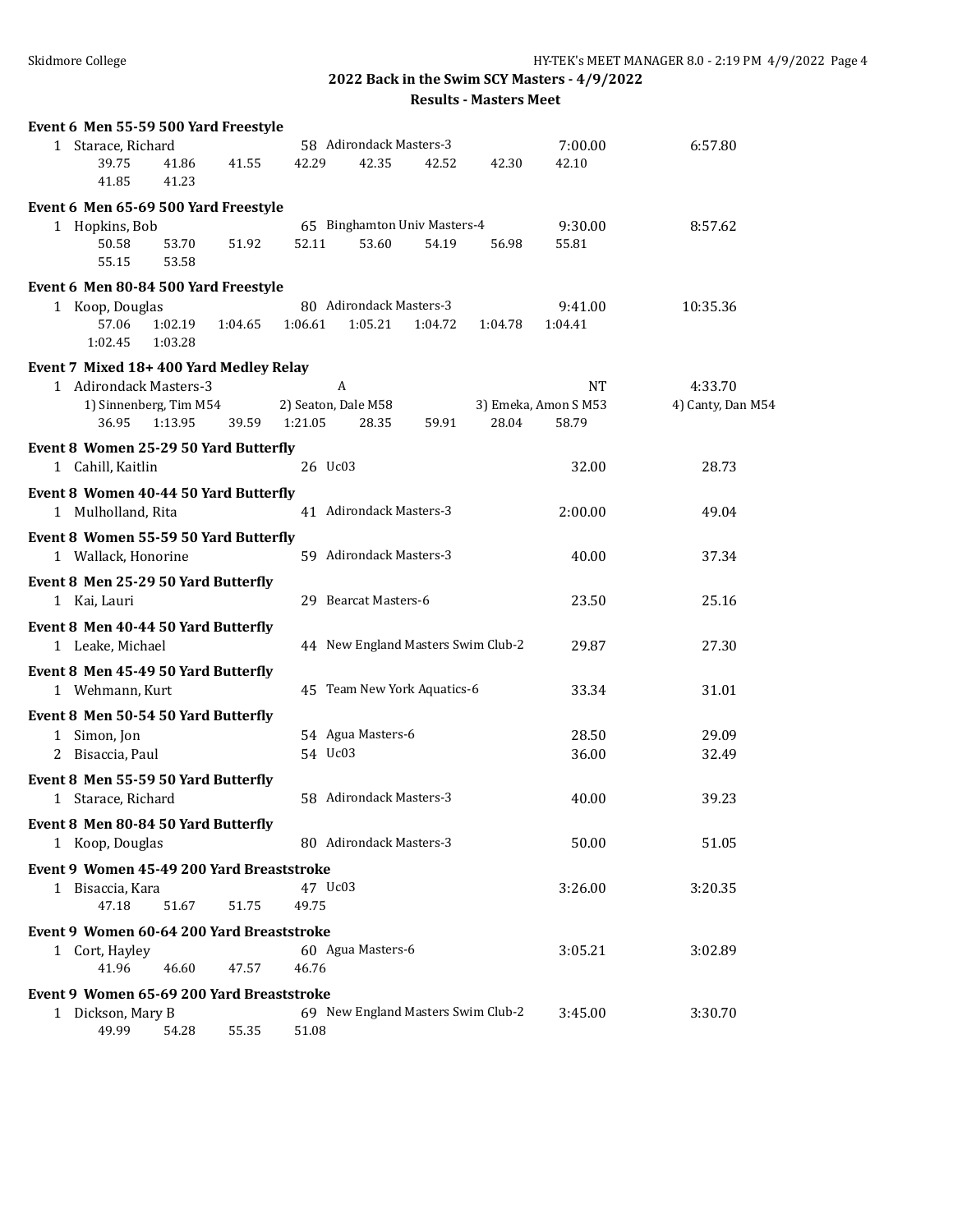| Event 9 Men 55-59 200 Yard Breaststroke    |                  |                                      |                         |                       |
|--------------------------------------------|------------------|--------------------------------------|-------------------------|-----------------------|
| 1 Seaton, Dale<br>44.54                    | 47.29<br>52.90   | 58 Adirondack Masters-3<br>50.34     | 2:53.34                 | 3:15.07               |
| Event 9 Men 65-69 200 Yard Breaststroke    |                  |                                      |                         |                       |
| 1 Wall, Dan                                |                  | 66 Adirondack Masters-3              | 3:30.00                 | 3:29.74               |
| 48.29                                      | 52.60<br>55.02   | 53.83                                |                         |                       |
|                                            |                  |                                      |                         |                       |
| Event 9 Men 75-79 200 Yard Breaststroke    |                  |                                      |                         |                       |
| 1 Becker, Jim                              |                  | 76 Adirondack Masters-3              | 3:40.00                 | 3:38.58               |
| 51.18                                      | 55.96<br>56.09   | 55.35                                |                         |                       |
| <b>Event 10 Women 55-59 400 Yard IM</b>    |                  |                                      |                         |                       |
| 1 Towne, Suzanne                           |                  | 56 New England Masters Swim Club-2   | 6:19.47                 | 6:22.69               |
| 40.45                                      | 50.21<br>50.85   | 50.14<br>53.49<br>54.94<br>41.05     | 41.56                   |                       |
| <b>Event 10 Men 40-44 400 Yard IM</b>      |                  |                                      |                         |                       |
| 1 Leake, Michael                           |                  | 44 New England Masters Swim Club-2   | 5:32.10                 | 5:20.41               |
| 32.57                                      | 39.73<br>37.53   | 39.73<br>49.57<br>51.45<br>35.83     | 34.00                   |                       |
|                                            |                  |                                      |                         |                       |
| <b>Event 10 Men 55-59 400 Yard IM</b>      |                  |                                      |                         |                       |
| 1 Dollard, Brian                           |                  | 57 Adirondack Masters-3              | 7:00.00                 | 6:52.44               |
| 42.40                                      | 48.94<br>50.12   | 50.04<br>1:04.01<br>1:51.44<br>45.90 |                         |                       |
| Event 11 Mixed 18+400 Yard Freestyle Relay |                  |                                      |                         |                       |
| 1 Adirondack Masters-3                     |                  | A                                    | <b>NT</b>               | 4:13.72               |
| 1) Canty, Dan M54                          |                  | 2) Sinnenberg, Tim M54               | 3) Starace, Richard M58 | 4) Emeka, Amon S M53  |
| 1:00.27<br>28.84                           | 32.01            | 1:04.31<br>35.84<br>26.67<br>1:14.13 | 55.01                   |                       |
| 2 New England Masters Swim Club            |                  | $\boldsymbol{A}$                     | <b>NT</b>               | 5:58.15               |
| 1) Dickson, Mary B W69                     |                  | 2) Gardner, Cynthia R W70            | 3) Sisk, Bridget W62    | 4) Towne, Suzanne W56 |
| 42.40                                      | 1:27.04<br>44.71 | 40.38<br>1:34.73<br>47.43<br>2:16.33 | 40.05                   |                       |
|                                            |                  |                                      |                         |                       |
| Event 12 Women 60-64 200 Yard IM           |                  |                                      |                         |                       |
| 1 Cort, Hayley                             |                  | 60 Agua Masters-6                    | 2:55.21                 | 2:51.53               |
| 38.95                                      | 45.41<br>46.13   | 41.04                                |                         |                       |
| <b>Event 12 Men 50-54 200 Yard IM</b>      |                  |                                      |                         |                       |
| 1 Sellei, Greg                             |                  | 53 New England Masters Swim Club-2   | 2:30.00                 | 2:40.93               |
| 36.01                                      | 42.53<br>43.97   | 38.42                                |                         |                       |
|                                            |                  |                                      |                         |                       |
| Event 12 Men 55-59 200 Yard IM             |                  |                                      |                         |                       |
| 1 Starace, Richard                         |                  | 58 Adirondack Masters-3              | 3:30.00                 | 3:15.24               |
| 45.69                                      | 51.84<br>56.56   | 41.15                                |                         |                       |
| Event 13 Women 25-29 50 Yard Backstroke    |                  |                                      |                         |                       |
| 1 Cahill, Carly                            |                  | 28 Uc03                              | 31.00                   | 30.61                 |
|                                            |                  |                                      |                         |                       |
| Event 13 Women 65-69 50 Yard Backstroke    |                  |                                      |                         |                       |
| 1 Dickson, Mary B                          |                  | 69 New England Masters Swim Club-2   | 45.00                   | 45.79                 |
| Event 13 Men 50-54 50 Yard Backstroke      |                  |                                      |                         |                       |
| 1 Bisaccia, Paul                           |                  | 54 Uc03                              | 45.00                   | 37.28                 |
| Event 13 Men 80-84 50 Yard Backstroke      |                  |                                      |                         |                       |
|                                            |                  | 80 Adirondack Masters-3              | 1:10.00                 | 1:12.08               |
| 1 Fitzgerald, Tom                          |                  |                                      |                         |                       |
| Event 15 Women 25-29 200 Yard Freestyle    |                  |                                      |                         |                       |
| 1 Cahill, Kaitlin                          |                  | 26 Uc03                              | 2:10.00                 | 2:13.10               |
| 30.10                                      | 32.68<br>34.91   | 35.41                                |                         |                       |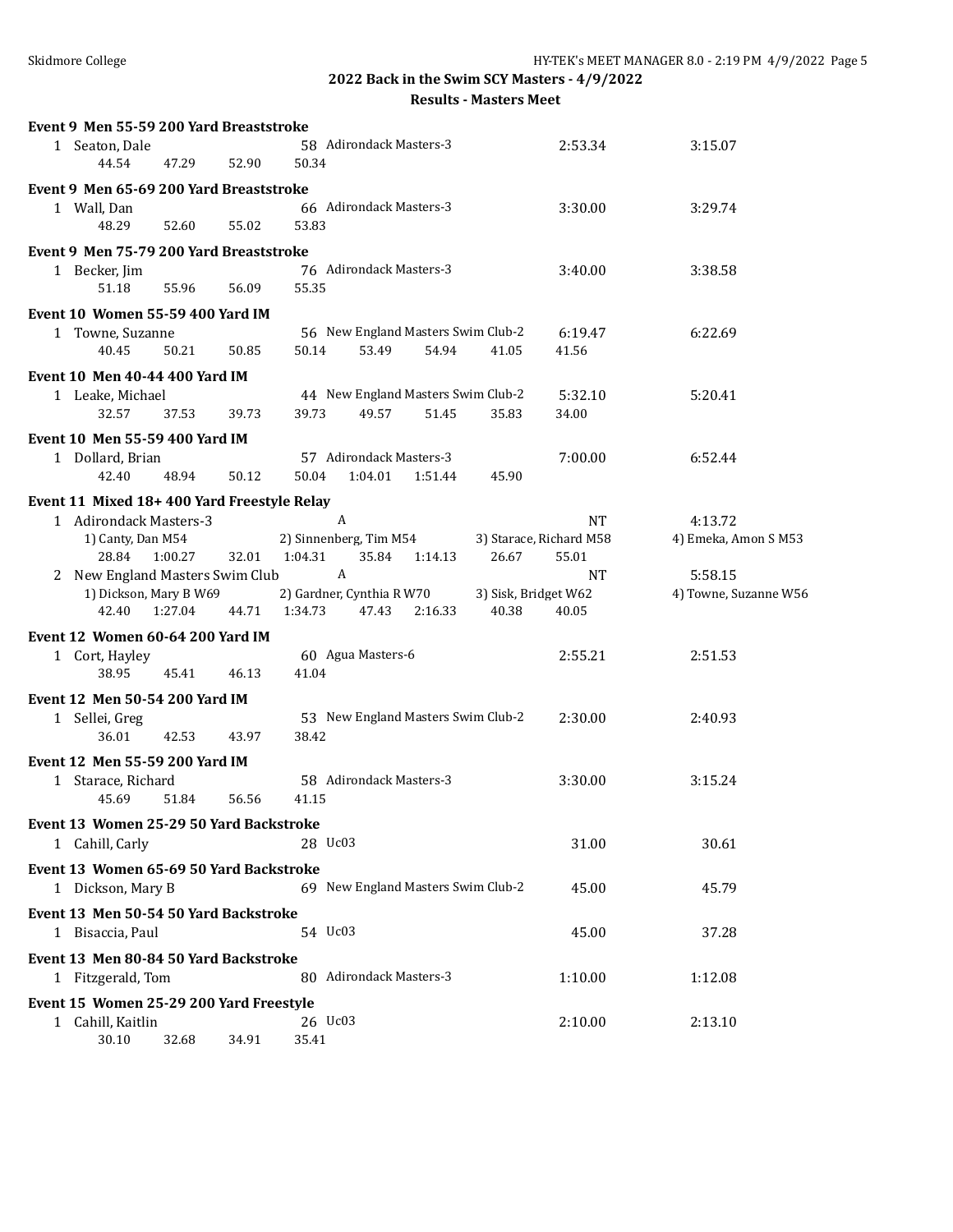| Event 15 Women 50-54 200 Yard Freestyle    |         |         |                                    |         |         |
|--------------------------------------------|---------|---------|------------------------------------|---------|---------|
| 1 Abraham, Lora                            |         |         | 50 Uc03                            | 3:00.00 | 2:46.13 |
| 39.84                                      | 42.24   | 42.75   | 41.30                              |         |         |
| 2 Rosenberg, Meisha                        |         |         | 51 Adirondack Masters-3            | 2:54.00 | 3:03.81 |
| 39.76                                      | 47.77   | 50.07   | 46.21                              |         |         |
| Event 15 Women 60-64 200 Yard Freestyle    |         |         |                                    |         |         |
| 1 Byer, Karen                              |         |         | 62 Adirondack Masters-3            | 2:40.00 | 2:35.34 |
| 36.51                                      | 39.52   | 39.98   | 39.33                              |         |         |
| 2 Branch, Katherine                        |         |         | 64 New England Masters Swim Club-2 | 2:48.00 | 2:40.96 |
| 38.21                                      | 40.42   | 41.15   | 41.18                              |         |         |
| 3 Sisk, Bridget                            |         |         | 62 New England Masters Swim Club-2 | 3:50.00 | 3:48.54 |
| 48.64                                      | 55.50   | 1:05.12 | 59.28                              |         |         |
| Event 15 Men 25-29 200 Yard Freestyle      |         |         |                                    |         |         |
| 1 Apostolico, James                        |         |         | 26 Uc08                            | 2:05.00 | 2:03.46 |
| 29.16                                      | 31.14   | 31.47   | 31.69                              |         |         |
|                                            |         |         |                                    |         |         |
| Event 15 Men 30-34 200 Yard Freestyle      |         |         |                                    |         |         |
| 1 Follett, Nicholas S                      |         |         | 32 Adirondack Masters-3            | 2:16.93 | 2:27.64 |
| 33.32                                      | 36.04   | 38.67   | 39.61                              |         |         |
| Event 15 Men 55-59 200 Yard Freestyle      |         |         |                                    |         |         |
| 1 Starace, Richard                         |         |         | 58 Adirondack Masters-3            | 2:40.00 | 2:37.68 |
| 37.61                                      | 39.78   | 40.63   | 39.66                              |         |         |
| Event 15 Men 65-69 200 Yard Freestyle      |         |         |                                    |         |         |
| 1 Kline, Roy                               |         |         | 69 Adirondack Masters-3            | 2:30.00 | 2:32.19 |
| 34.34                                      | 38.20   | 40.20   | 39.45                              |         |         |
|                                            |         |         |                                    |         |         |
| Event 15 Men 80-84 200 Yard Freestyle      |         |         |                                    |         |         |
| 1 Koop, Douglas                            |         |         | 80 Adirondack Masters-3            | 3:45.00 | 3:57.67 |
| 52.44                                      | 1:00.35 | 1:02.50 | 1:02.38                            |         |         |
| Event 16 Women 45-49 100 Yard Breaststroke |         |         |                                    |         |         |
| 1 Bisaccia, Kara                           |         |         | 47 Uc03                            | 1:38.00 | 1:32.42 |
| 44.60                                      | 47.82   |         |                                    |         |         |
| Event 16 Women 60-64 100 Yard Breaststroke |         |         |                                    |         |         |
| 1 Cort, Hayley                             |         |         |                                    |         |         |
|                                            |         |         |                                    | 1:25.21 | 1:26.39 |
| 40.79                                      | 45.60   |         | 60 Agua Masters-6                  |         |         |
|                                            |         |         |                                    |         |         |
| Event 16 Women 65-69 100 Yard Breaststroke |         |         |                                    |         |         |
| 1 Dickson, Mary B                          |         |         | 69 New England Masters Swim Club-2 | 1:38.00 | 1:37.61 |
| 48.41                                      | 49.20   |         |                                    |         |         |
| 2 Merena, Elizabeth                        |         |         | 69 Uc06                            | 1:40.75 | 1:37.85 |
| 47.21                                      | 50.64   |         |                                    |         |         |
| Event 16 Women 70-74 100 Yard Breaststroke |         |         |                                    |         |         |
| 1 Burke, Mary                              |         |         | 72 Adirondack Masters-3            | 2:45.00 | 2:28.13 |
| 1:05.80                                    | 1:22.33 |         |                                    |         |         |
| Event 16 Men 50-54 100 Yard Breaststroke   |         |         |                                    |         |         |
| 1 Sellei, Greg                             |         |         | 53 New England Masters Swim Club-2 | 1:12.39 | 1:17.35 |
| 37.35                                      | 40.00   |         |                                    |         |         |
|                                            |         |         |                                    |         |         |
| Event 16 Men 55-59 100 Yard Breaststroke   |         |         | 58 Adirondack Masters-3            |         |         |
| 1 Seaton, Dale<br>39.93                    | 42.09   |         |                                    | 1:13.29 | 1:22.02 |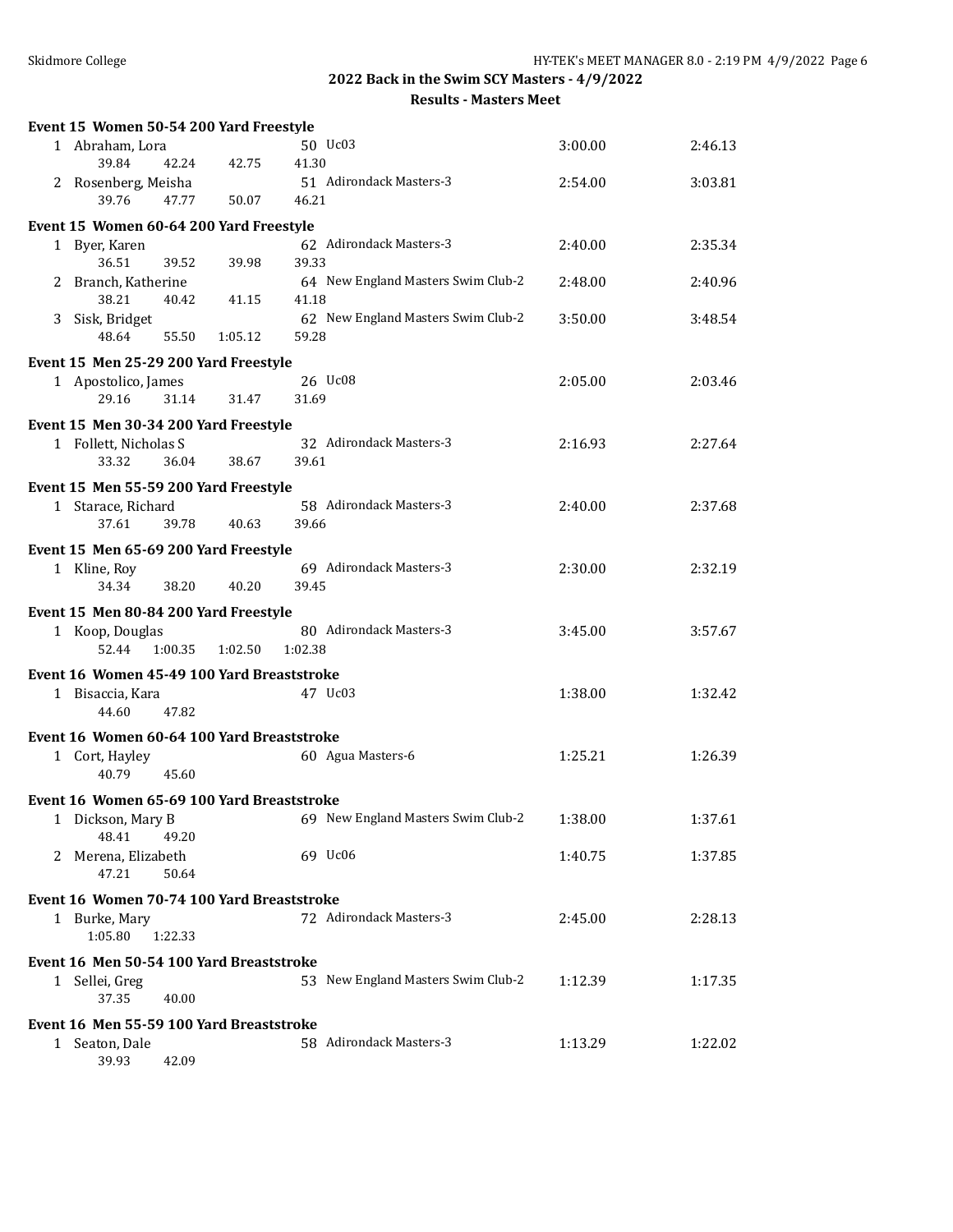**2022 Back in the Swim SCY Masters - 4/9/2022**

**Results - Masters Meet**

| Event 16 Men 65-69 100 Yard Breaststroke   |         |         |                                    |         |                   |                         |                         |
|--------------------------------------------|---------|---------|------------------------------------|---------|-------------------|-------------------------|-------------------------|
| 1 Wall, Dan<br>44.63<br>49.11              |         |         | 66 Adirondack Masters-3            |         |                   | 1:37.00                 | 1:33.74                 |
| Event 18 Mixed 18+200 Yard Medley Relay    |         |         |                                    |         |                   |                         |                         |
| 1 Adirondack Masters-3                     |         |         | A                                  |         |                   | <b>NT</b>               | 2:06.68                 |
| 1) Emeka, Amon S M53                       |         |         | 2) Sinnenberg, Tim M54             |         | 3) Canty, Dan M54 |                         | 4) Starace, Richard M58 |
| 35.19<br>29.94                             | 28.53   | 33.02   |                                    |         |                   |                         |                         |
| Event 19 Women 40-44 200 Yard Butterfly    |         |         |                                    |         |                   |                         |                         |
| 1 Greenleaf, Jill                          |         |         | 44 Adirondack Masters-3            |         |                   | 2:50.00                 | 2:42.23                 |
| 35.84<br>39.74                             | 41.29   | 45.36   |                                    |         |                   |                         |                         |
| Event 19 Women 55-59 200 Yard Butterfly    |         |         |                                    |         |                   |                         |                         |
|                                            |         |         | 56 New England Masters Swim Club-2 |         |                   | 3:14.90                 | 3:26.73                 |
| 1 Towne, Suzanne<br>42.98<br>52.39         | 56.32   | 55.04   |                                    |         |                   |                         |                         |
|                                            |         |         |                                    |         |                   |                         |                         |
| Event 19 Men 75-79 200 Yard Butterfly      |         |         |                                    |         |                   |                         |                         |
| 1 Becker, Jim                              |         |         | 76 Adirondack Masters-3            |         |                   | 3:33.00                 | 3:32.63                 |
| 47.90<br>54.67                             | 56.01   | 54.05   |                                    |         |                   |                         |                         |
| Event 20 Mixed 18+800 Yard Freestyle Relay |         |         |                                    |         |                   |                         |                         |
| 1 Adirondack Masters-3                     |         |         | $\boldsymbol{A}$                   |         |                   | NT.                     | 10:07.81                |
| 1) Emeka, Amon S M53                       |         |         | 2) Sinnenberg, Tim M54             |         |                   | 3) Starace, Richard M58 | 4) Canty, Dan M54       |
| 29.58<br>1:01.42                           | 1:33.33 | 2:04.12 | 15.82                              | 33.68   | 1:11.36           | 1:48.56                 |                         |
| 34.87<br>1:04.63                           | 1:37.88 | 2:11.54 | 32.11                              | 1:15.43 | 2:11.01           | 4:03.59                 |                         |
| Event 21 Women 25-29 100 Yard Freestyle    |         |         |                                    |         |                   |                         |                         |
| 1 Cahill, Kaitlin                          |         |         | 26 Uc03                            |         |                   | 58.00                   | 57.64                   |
| 28.20<br>29.44                             |         |         |                                    |         |                   |                         |                         |
| 2 Cahill, Carly                            |         |         | 28 Uc03                            |         |                   | 59.00                   | 57.65                   |
| 27.87<br>29.78                             |         |         |                                    |         |                   |                         |                         |
| Event 21 Women 35-39 100 Yard Freestyle    |         |         |                                    |         |                   |                         |                         |
| 1 Mancini, Ashley                          |         |         | 35 Uc03                            |         |                   | 1:30.00                 | 1:18.37                 |
| 36.68<br>41.69                             |         |         |                                    |         |                   |                         |                         |
|                                            |         |         |                                    |         |                   |                         |                         |
| Event 21 Women 50-54 100 Yard Freestyle    |         |         |                                    |         |                   |                         |                         |
| 1 Abraham, Lora                            |         |         | 50 Uc03                            |         |                   | 1:25.00                 | 1:14.73                 |
| 36.49<br>38.24                             |         |         |                                    |         |                   |                         |                         |
| 2 Rosenberg, Meisha                        |         |         | 51 Adirondack Masters-3            |         |                   | 1:25.00                 | 1:24.57                 |
| 40.45<br>44.12                             |         |         |                                    |         |                   |                         |                         |
| Event 21 Women 55-59 100 Yard Freestyle    |         |         |                                    |         |                   |                         |                         |
| 1 Wallack, Honorine                        |         |         | 59 Adirondack Masters-3            |         |                   | 1:15.00                 | 1:12.72                 |
| 35.11<br>37.61                             |         |         |                                    |         |                   |                         |                         |
| Event 21 Women 60-64 100 Yard Freestyle    |         |         |                                    |         |                   |                         |                         |
| 1 Byer, Karen                              |         |         | 62 Adirondack Masters-3            |         |                   | 1:10.00                 | 1:10.51                 |
| 34.20<br>36.31                             |         |         |                                    |         |                   |                         |                         |
| Event 21 Women 65-69 100 Yard Freestyle    |         |         |                                    |         |                   |                         |                         |
|                                            |         |         | 69 Uc06                            |         |                   |                         |                         |
| 1 Merena, Elizabeth<br>37.81<br>42.21      |         |         |                                    |         |                   | 1:18.52                 | 1:20.02                 |
|                                            |         |         |                                    |         |                   |                         |                         |
| Event 21 Women 70-74 100 Yard Freestyle    |         |         |                                    |         |                   |                         |                         |
| 1 Atkinson, Fiona                          |         |         | 71 New England Masters Swim Club-2 |         |                   | 1:18.00                 | 1:18.21                 |
| 37.51<br>40.70                             |         |         |                                    |         |                   |                         |                         |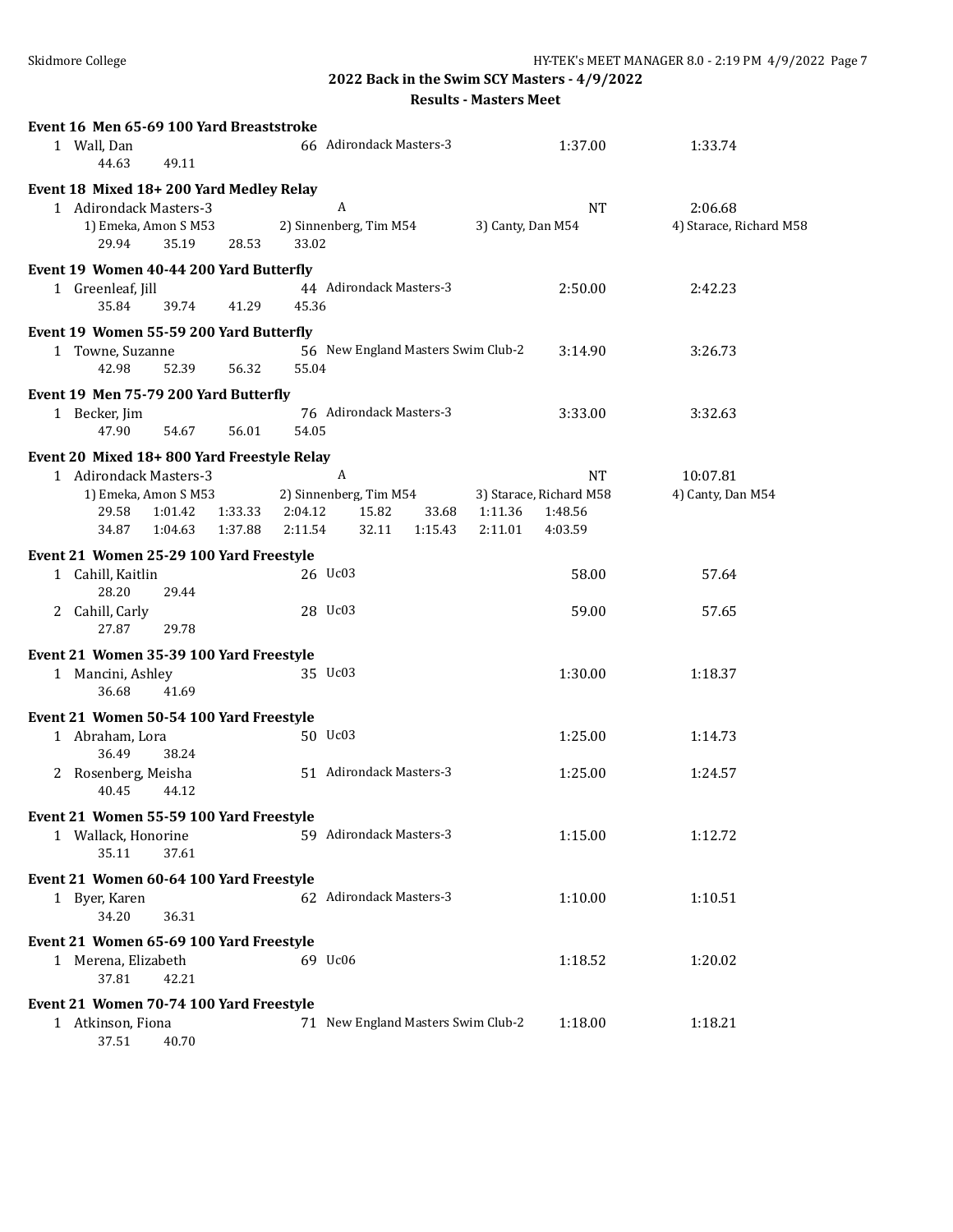|   | Event 21 Men 25-29 100 Yard Freestyle    |                    |                    |                |                                    |         |         |           |       |          |
|---|------------------------------------------|--------------------|--------------------|----------------|------------------------------------|---------|---------|-----------|-------|----------|
|   | 1 Kai, Lauri<br>24.94                    | 25.70              |                    |                | 29 Bearcat Masters-6               |         |         | 49.00     |       | 50.64    |
|   | 2 Ordabayev, Dayan<br>25.06              | 25.72              |                    | 26 Uc06        |                                    |         | 48.11   |           | 50.78 |          |
| 3 | Nguyen, Hao<br>24.63                     | 27.13              |                    |                | 27 Rutherford Masters Team-7       |         |         | 51.48     |       | 51.76    |
|   | 4 Apostolico, James<br>26.47             | 30.12              |                    | 26 Uc08        |                                    |         |         | 55.00     |       | 56.59    |
|   | Event 21 Men 45-49 100 Yard Freestyle    |                    |                    |                |                                    |         |         |           |       |          |
|   | 1 Wehmann, Kurt<br>27.74                 | 31.43              |                    |                | 45 Team New York Aquatics-6        |         |         | 59.64     |       | 59.17    |
|   | Event 21 Men 50-54 100 Yard Freestyle    |                    |                    |                |                                    |         |         |           |       |          |
|   | 1 Simon, Jon<br>27.67                    | 30.83              |                    |                | 54 Agua Masters-6                  |         |         | 58.00     |       | 58.50    |
|   | 2 Sellei, Greg<br>29.94                  | 31.34              |                    |                | 53 New England Masters Swim Club-2 |         |         | 59.51     |       | 1:01.28  |
|   | 3 Bisaccia, Paul<br>29.84                | 33.64              |                    | 54 Uc03        |                                    |         |         | 1:05.00   |       | 1:03.48  |
|   | Event 21 Men 55-59 100 Yard Freestyle    |                    |                    |                |                                    |         |         |           |       |          |
|   | 1 Shadlock, Steve<br>34.95               | 40.97              |                    |                | 57 Adirondack Masters-3            |         |         | 1:16.83   |       | 1:15.92  |
|   | Event 21 Men 65-69 100 Yard Freestyle    |                    |                    |                |                                    |         |         |           |       |          |
|   | 1 Wall, Dan<br>32.27                     | 33.39              |                    |                | 66 Adirondack Masters-3            |         |         | 1:08.00   |       | 1:05.66  |
|   | 2 Kline, Roy<br>31.52                    | 35.13              |                    |                | 69 Adirondack Masters-3            |         |         | 1:06.00   |       | 1:06.65  |
|   | Event 21 Men 80-84 100 Yard Freestyle    |                    |                    |                |                                    |         |         |           |       |          |
|   | 1 Fitzgerald, Tom<br>53.20               | 56.58              |                    |                | 80 Adirondack Masters-3            |         |         | 1:45.00   |       | 1:49.78  |
|   | 2 Koop, Douglas<br>54.63                 | 1:00.90            |                    |                | 80 Adirondack Masters-3            |         |         | 1:45.00   |       | 1:55.53  |
|   | Event 22 Men 50-54 1000 Yard Freestyle   |                    |                    |                |                                    |         |         |           |       |          |
|   | 1 Canty, Dan                             |                    |                    |                | 54 Adirondack Masters-3            |         |         | 12:30.99  |       | 12:18.10 |
|   | 32.84                                    | 36.14              | 36.65              | 37.00          | 37.01                              | 37.24   | 37.64   | 37.31     |       |          |
|   | 37.89<br>37.29                           | 37.87<br>37.46     | 37.50<br>36.08     | 37.29<br>34.58 | 37.56                              | 37.77   | 37.57   | 37.41     |       |          |
|   | Event 22 Men 80-84 1000 Yard Freestyle   |                    |                    |                |                                    |         |         |           |       |          |
|   | 1 Koop, Douglas                          |                    |                    |                | 80 Adirondack Masters-3            |         |         | 20:08.00  |       | 21:40.49 |
|   | 58.85<br>1:04.37                         | 2:14.40<br>5:23.03 | 4:23.49<br>1:06.13 | 1:04.53        | 1:04.56                            | 1:05.44 | 1:05.68 | 2:10.01   |       |          |
|   | Event 23 Women 25-29 1650 Yard Freestyle |                    |                    |                |                                    |         |         |           |       |          |
|   | 1 Sacks, Adrienne R                      |                    |                    |                | 27 Uc03                            |         |         | <b>NT</b> |       | 26:06.57 |
|   | 42.88                                    | 44.96              | 46.47              | 46.56          | 46.48                              | 47.17   | 47.17   | 47.72     |       |          |
|   | 47.80                                    | 49.56              | 47.58              | 47.03          | 47.10                              | 47.20   | 48.70   | 48.44     |       |          |
|   | 48.57                                    | 49.03              | 48.53              | 48.93          | 48.17                              | 48.36   | 48.20   | 47.59     |       |          |
|   | 47.77                                    | 48.49              | 47.90              | 47.50          | 47.89                              | 47.57   | 47.96   | 47.36     | 43.93 |          |